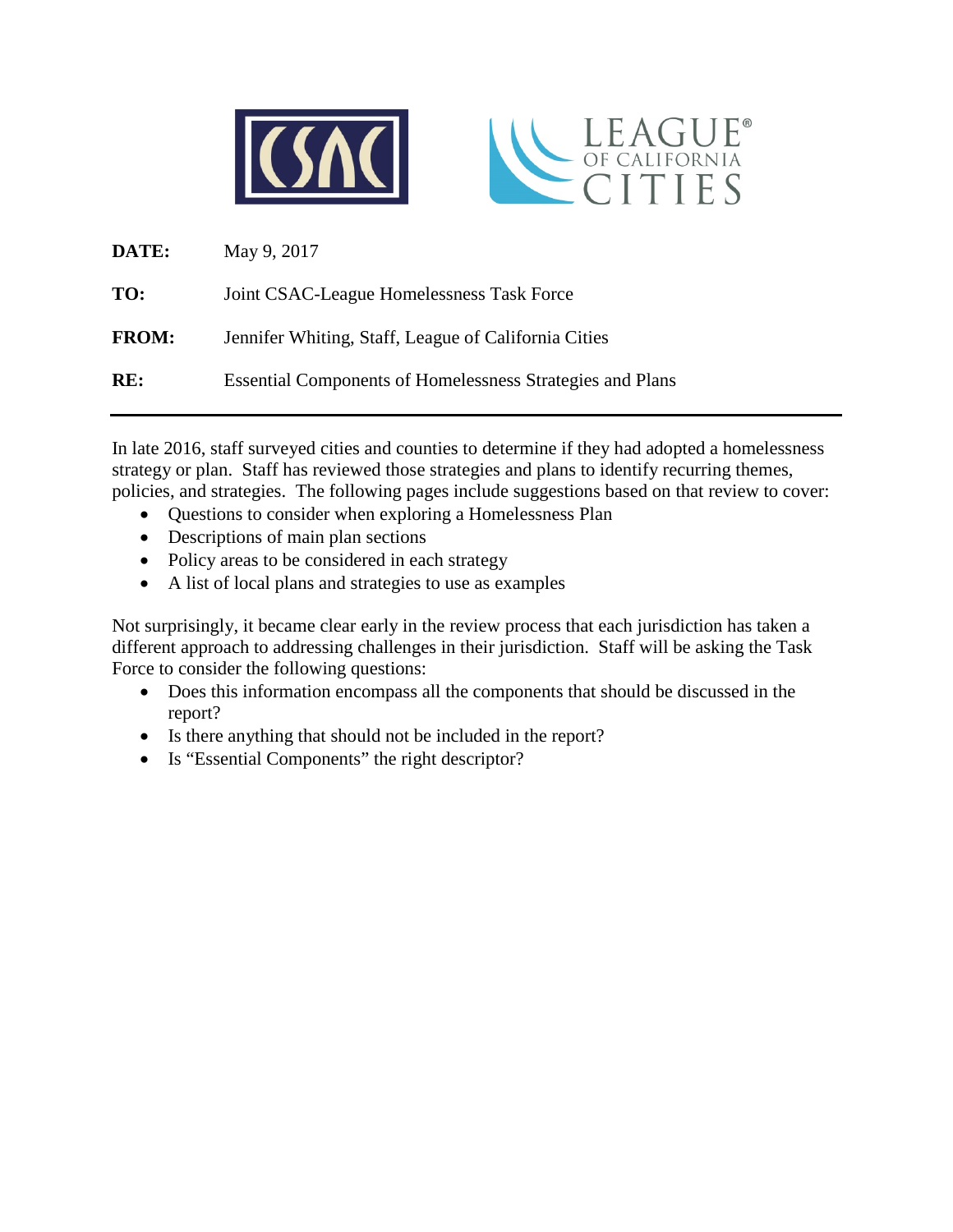# **Questions to Consider when Exploring a Homelessness Plan**

- Will our strategies/plans be set annually, or will they span years? How often will our jurisdiction review progress?
- Is our strategy/plan specific to our jurisdiction? Or are there efforts included that impact the region?
- Does our strategy/plan include government agency actions only, or does it include actions of other community partners?
- Do we want to create a new department, agency, or community organization to coordinate and oversee efforts?
- Who in your jurisdiction will lead and oversee the effort?
- What resources is our agency already using for this effort? Are there additional resources that can be dedicated?
- Is there a specific population we are trying to address?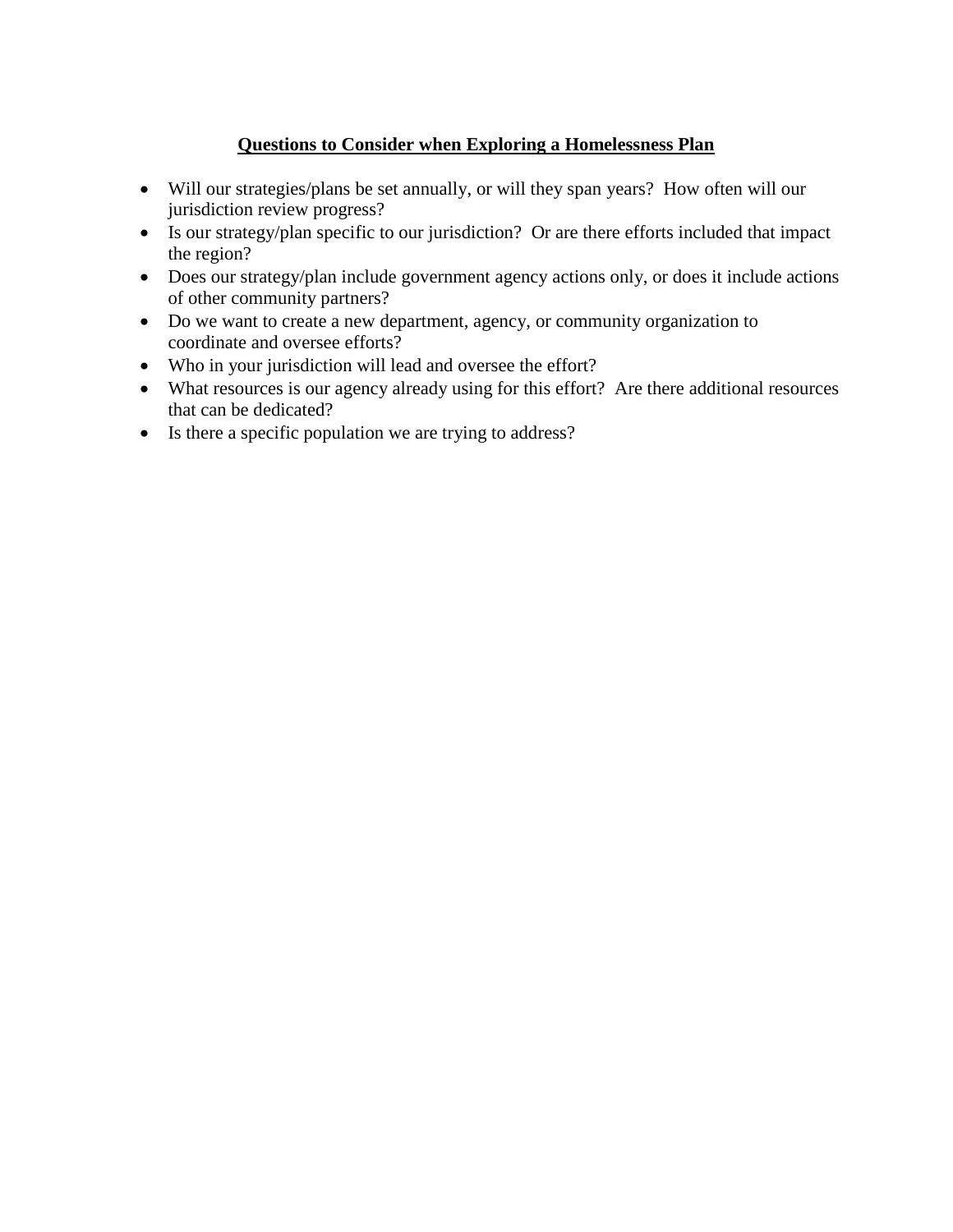# **Descriptions of Main Sections of Strategies**

## **Category**

For organizational purposes, identification of what category best describes the strategy. Examples of categories include:

- Prevention
- Coordinated Entry System
- Housing
- Management and Services
- Income
- Other (for anything that does not fit in other categories)

## **Recommendation**

One or two sentences describing the recommendation or action item.

# **Description**

More in depth description of recommendation and strategy overall. May include additional information on the challenge the strategy is addressing.

## **Population(s) Targeted**

A discussion of the population of the jurisdiction and specifically the homeless population. Examples include:

- All
- Families
- Transitional Age Youth (TAY)
- Single Adult
- Veteran
- Youth
- Chronically Homeless Adult
- Homeless Pet Owners
- LGBTQ Community

## **Potential Funding Source**

Identification of current funding available or possible funding the agency will pursue.

## **Implementation Time-Frame**

When is the strategy expected to be accomplished?

## **Lead Agency**

Who is the lead responsible agency? This may be a department within the jurisdiction or a community partner.

# **Collaborating Departments/Agencies**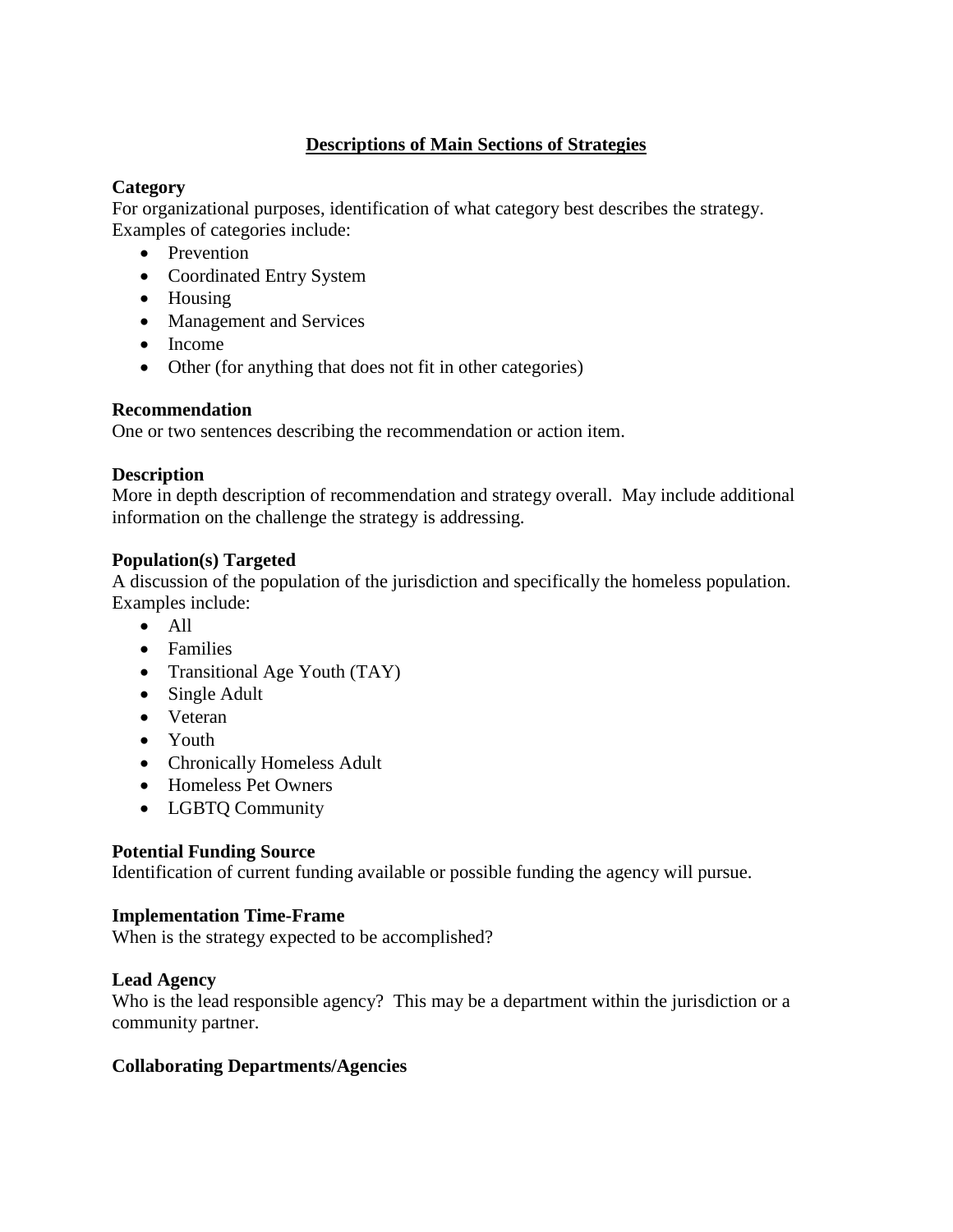A list of all other departments and agencies within the jurisdiction that will be involved in the implementation of the recommendation. Should also include departments/agencies that experience downstream impacts, such as public works and libraries.

# **Connection to Other Community Organizations (including city/county)**

A list of community organizations or agencies outside the city or county government that will be involved in the implementation of the recommendation. May also include state agencies.

### **Budget**

Discussion on the current resources the jurisdiction is putting towards addressing solutions, and identification of other options that could be pursued.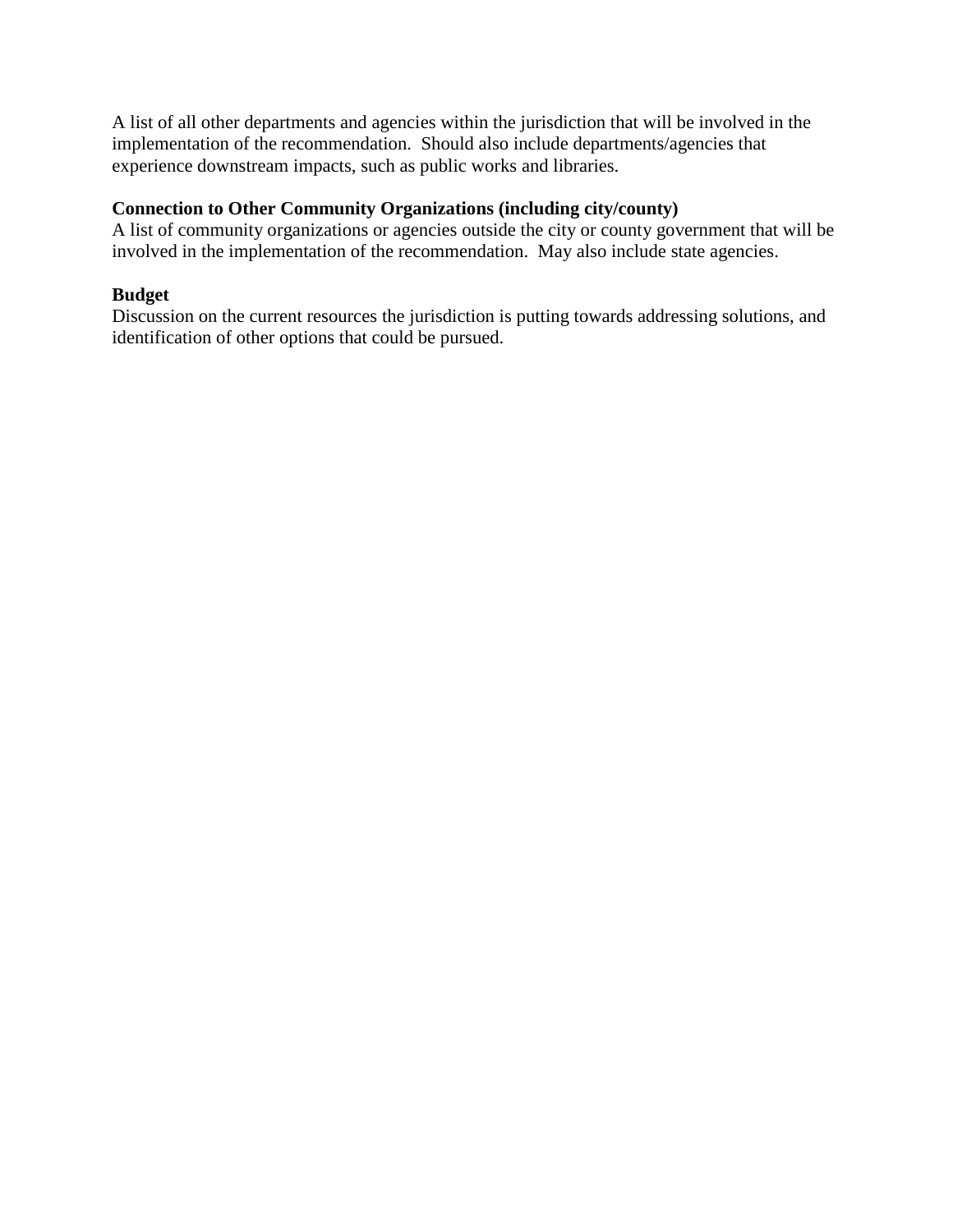### **Policies to be Considered in Each Strategy**

*As with any major action a city or county takes, there are many policy areas that should be considered when adopting a homelessness strategy. Below is a list and short description of policy areas found in homelessness plans and strategies reviewed by the task force.* 

#### **No Wrong Door**

Discussion and Strategies to implement a No Wrong Door policy. As the name suggests, No Wrong Door is the concept that a homeless person should be connected to the social, medical, and housing resources they need via case management regardless of what door of government they enter.

#### **Coordinated Entry System (CES)**

Discussion and Strategies to implement a Coordinated Entry System (CES) that incorporates the elements of person, system and philosophy, created to assist homeless individuals to access aspects of No Wrong Door (see above).

#### **Governance**

Discussion and Strategies for governance changes that would strengthen current structures.

#### **Facilities**

Discussion and Strategies of the types of facilities that the jurisdiction hopes to provide to support the homeless population.

#### **Housing**

Discussion and Strategies to address barriers to providing needed housing, and solutions to address the need.

#### **Land Use**

Discussion and Strategies to adjust local land use policies to meet the goals set by the jurisdiction.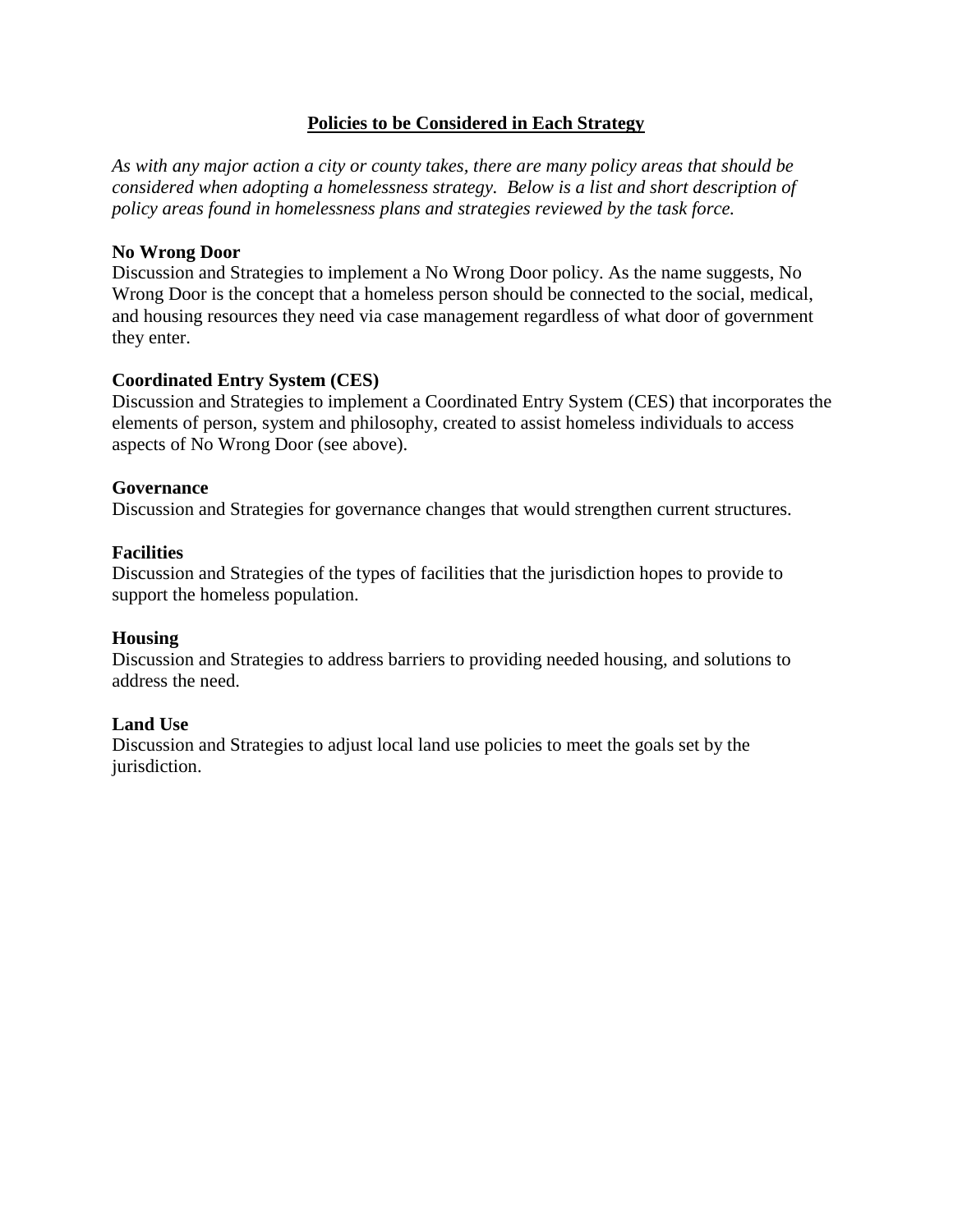### **Index of Strategies/Plans**

*\*Note: Many cities and counties are collaborating on their plans. If you do not see a city plan listed individually, please refer to the county in which the city is located.* 

#### **Cities and Counties of Alameda County:** [www.everyonehome.org](http://www.everyonehome.org/)

### **Central Coast Collaborative on Homelessness:**

[www.c3homes.org/sites/centralcoasthomelessness.oneeach.org/files/pictures/CA-](http://www.c3homes.org/sites/centralcoasthomelessness.oneeach.org/files/pictures/CA-603%20CoC%20Governance%20Charter_0.pdf)[603%20CoC%20Governance%20Charter\\_0.pdf](http://www.c3homes.org/sites/centralcoasthomelessness.oneeach.org/files/pictures/CA-603%20CoC%20Governance%20Charter_0.pdf)

**City of Chula Vista:** [www.chulavistaca.gov/departments/development](http://www.chulavistaca.gov/departments/development-services/housing/resources/homeless-frequently-asked-questions)[services/housing/resources/homeless-frequently-asked-questions](http://www.chulavistaca.gov/departments/development-services/housing/resources/homeless-frequently-asked-questions)

**City of Fairfield:** [www.fairfield.ca.gov/gov/depts/manager/quality\\_of\\_life/default.asp](http://www.fairfield.ca.gov/gov/depts/manager/quality_of_life/default.asp)

**City and County of Fresno:** [www.fresno.gov/citymanager/wp](http://www.fresno.gov/citymanager/wp-content/uploads/sites/7/2016/10/10yrPlanWhitepaper_v3b.pdf)[content/uploads/sites/7/2016/10/10yrPlanWhitepaper\\_v3b.pdf](http://www.fresno.gov/citymanager/wp-content/uploads/sites/7/2016/10/10yrPlanWhitepaper_v3b.pdf)

### **County of Humboldt and City of Eureka:** [www.humboldthousing.org](http://www.humboldthousing.org/)

### **City of Long Beach**

<http://www.lbds.info/civica/filebank/blobdload.asp?BlobID=5847> [http://longbeach.legistar.com/LegislationDetail.aspx?ID=188833&GUID=7EDFEF7F-2A87-](http://longbeach.legistar.com/LegislationDetail.aspx?ID=188833&GUID=7EDFEF7F-2A87-4D44-9AFD-3D7C4C44E2F8) [4D44-9AFD-3D7C4C44E2F8](http://longbeach.legistar.com/LegislationDetail.aspx?ID=188833&GUID=7EDFEF7F-2A87-4D44-9AFD-3D7C4C44E2F8)

**County of Marin:** [www.marinhhs.org/10-year-plan](http://www.marinhhs.org/10-year-plan)

#### **Counties of Monterey and San Benito:**

[http://mcdss.co.monterey.ca.us/reports/downloads/lead\\_me\\_home\\_01\\_13.pdf](http://mcdss.co.monterey.ca.us/reports/downloads/lead_me_home_01_13.pdf)

#### **City of Sacramento:**

[http://sacramento.granicus.com/MetaViewer.php?view\\_id=22&clip\\_id=3820&meta\\_id=470422](http://sacramento.granicus.com/MetaViewer.php?view_id=22&clip_id=3820&meta_id=470422)

**Sacramento Steps Forward (City and County of Sacramento):**  <http://sacramentostepsforward.org/strategic-action-plan/strategic-action-plan>

**County of San Bernardino:** [www.sbcounty.gov/dbh/sbchp/Tenyearstrategy.aspx](http://www.sbcounty.gov/dbh/sbchp/Tenyearstrategy.aspx)

**City and County of San Francisco:** <http://dhsh.sfgov.org/>

**County of San Joaquin:** [www.sjgov.org/commdev/cgi-bin/cdyn.exe/handouts](http://www.sjgov.org/commdev/cgi-bin/cdyn.exe/handouts-planning/SJCoCP_PRD_FULL_CONPLAN_2015-04-02.pdf)[planning/SJCoCP\\_PRD\\_FULL\\_CONPLAN\\_2015-04-02.pdf](http://www.sjgov.org/commdev/cgi-bin/cdyn.exe/handouts-planning/SJCoCP_PRD_FULL_CONPLAN_2015-04-02.pdf)

**County of San Luis Obispo:** 

[www.slocounty.ca.gov/planning/Housing\\_and\\_Economic\\_Development/10yearplan.htm](http://www.slocounty.ca.gov/planning/Housing_and_Economic_Development/10yearplan.htm)